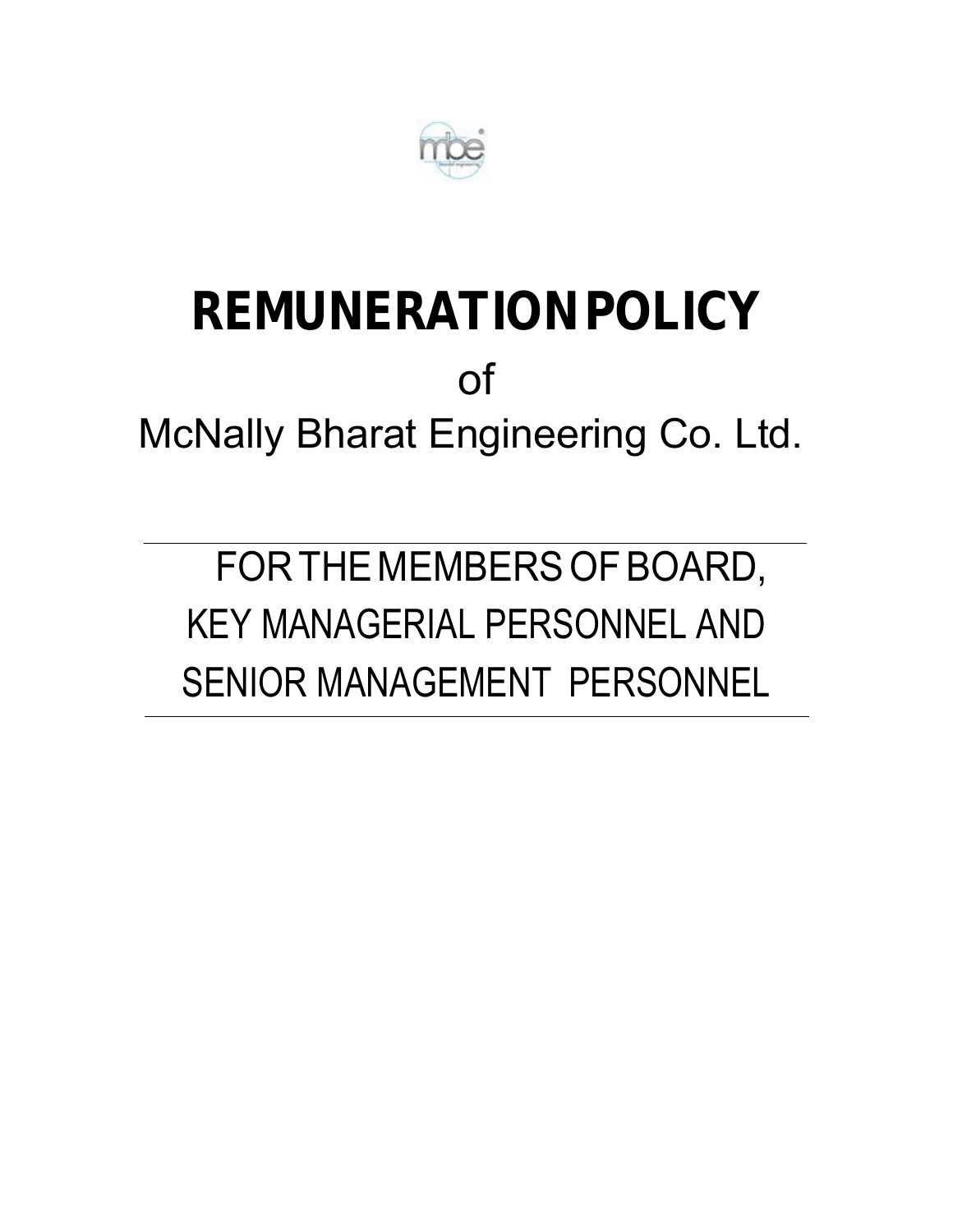# **1. Preamble**

- 1.1 The remuneration policy provides a framework for remuneration paid to the members of the Board of Directors ("Board"), Key Managerial Personnel ("KMP") and the Senior Management Personnel ("SMP") of the Company (collectively referred to as "**Executives**"). The expression ''senior management'' shall mean officers/ personnel of the listed entity who are members of its core management team excluding board of directors and normally this shall comprise all members of management one level below the chief executive officer/managing director/whole time director/manager (including chief executive officer/manager, in case they are not part of the Board) and shall specifically include company secretary and chief financial officer.
- 1.2 The policy will be reviewed every year by the Nomination and Remuneration Committee of the Board of Directors.

## **2. Aims & Objectives**

- 2.1The aims and objectives of this remuneration policy may be summarized as follows:
- 2.1.1 The remuneration policy aims to enable the company to attract, retain and motivate highly qualified members for the Board and other executive level and to ensure their long term sustainability.
- 2.1.2 The remuneration policy seeks to enable the company to provide a wellbalanced and performance-related compensation package, taking into account shareholder interests, industry standards and relevant Indian corporate regulations.
- 2.1.3 The remuneration policy will ensure that the interests of Board members & senior executives are aligned with the business strategy and risk tolerance, objectives, values and long-term interests of the company and will be consistent with the "pay-for-performance" principle.
- 2.1.4 The remuneration policy will ensure that remuneration to directors, key managerial personnel and senior management involves a balance between fixed and incentive pay reflecting short and long-term performance objectives appropriate to the working of the company and its goals.
- **3. Principles of remuneration**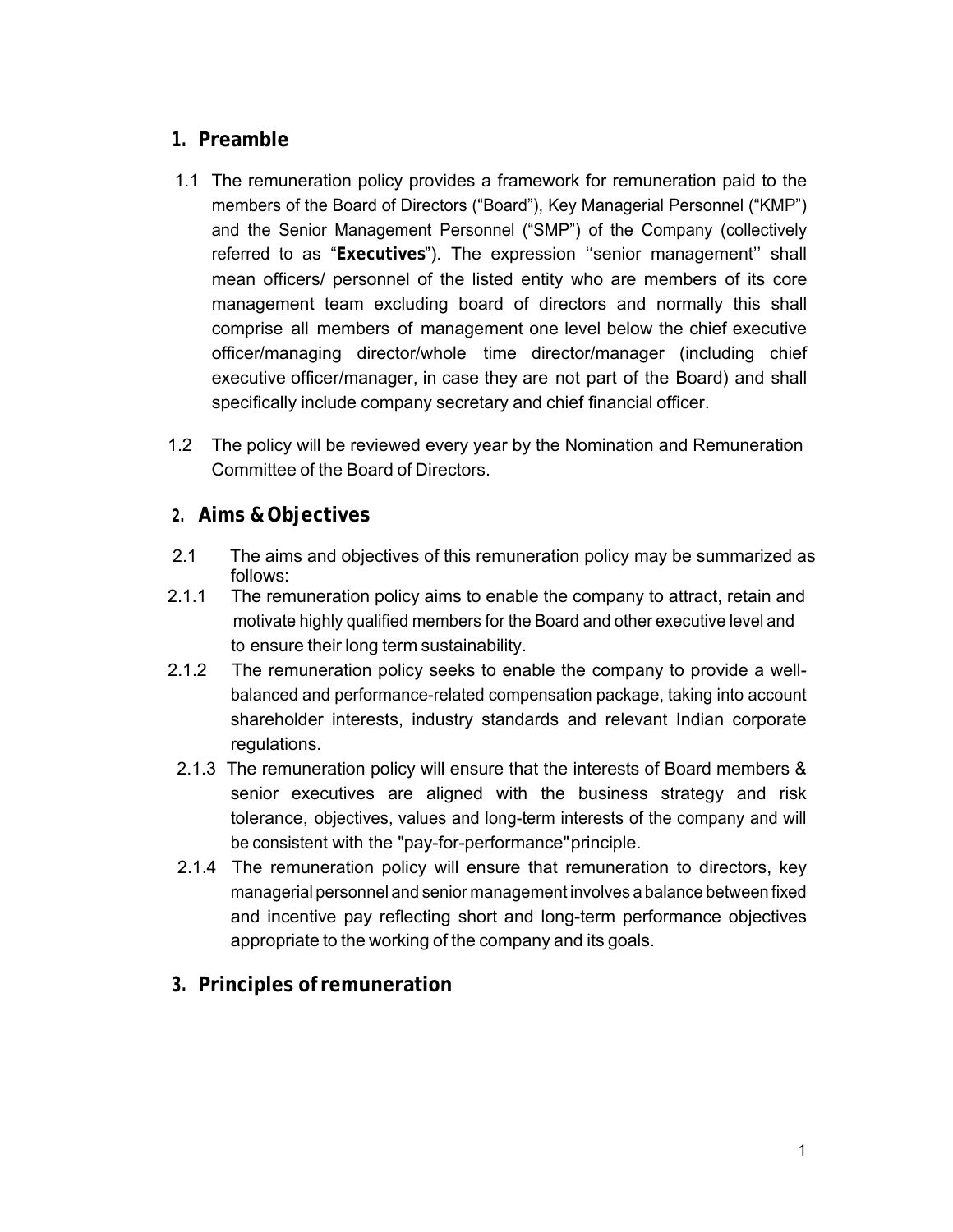- 3.1 Support for Strategic Objectives: Remuneration and reward frameworks and decisions shall be developed in a manner that is consistent with, supports and reinforces the achievement of the Company's vision and strategy.
- 3.2 Transparency: The process of remuneration management shall be transparent, conducted in good faith and in accordance with appropriate levels of confidentiality.
- 3.3 Internal equity: The Company shall remunerate the board members, KMP and senior management in terms of their roles within the organisation. Positions shall be formally evaluated to determine their relative weight in relation to other positions within the Company.
- 3.4 External equity: The Company strives to pay an equitable remuneration, capable of attracting and retaining high quality personnel. Therefore the Company will remain logically mindful of the ongoing need to attract and retain high quality people, and the influence of external remuneration pressures. Reference to external market norms will be made using appropriate market sources, including relevant and comparative survey data, as determined to have meaning to the Company's remuneration practices at that time.
- 3.5 Flexibility: Remuneration and reward offerings shall be sufficiently flexible to meet both the needs of individuals and those of the Company whilst complying with relevant tax and other legislation.
- 3.6 Performance-Driven Remuneration: The Company shall entrench a culture of performance driven remuneration through the implementation of the Performance Incentive System.
- 3.7 Affordability and Sustainability: The Company shall ensure that remuneration is affordable on a sustainable basis.

## **4 Nomination and Remuneration Committee**

- 4.1 Members of the Committee shall be appointed by the Board and shall comprise of three or more non-executive directors out of which not less than one-half shall be independent directors.
- 4.2 The Committee shall be responsible for-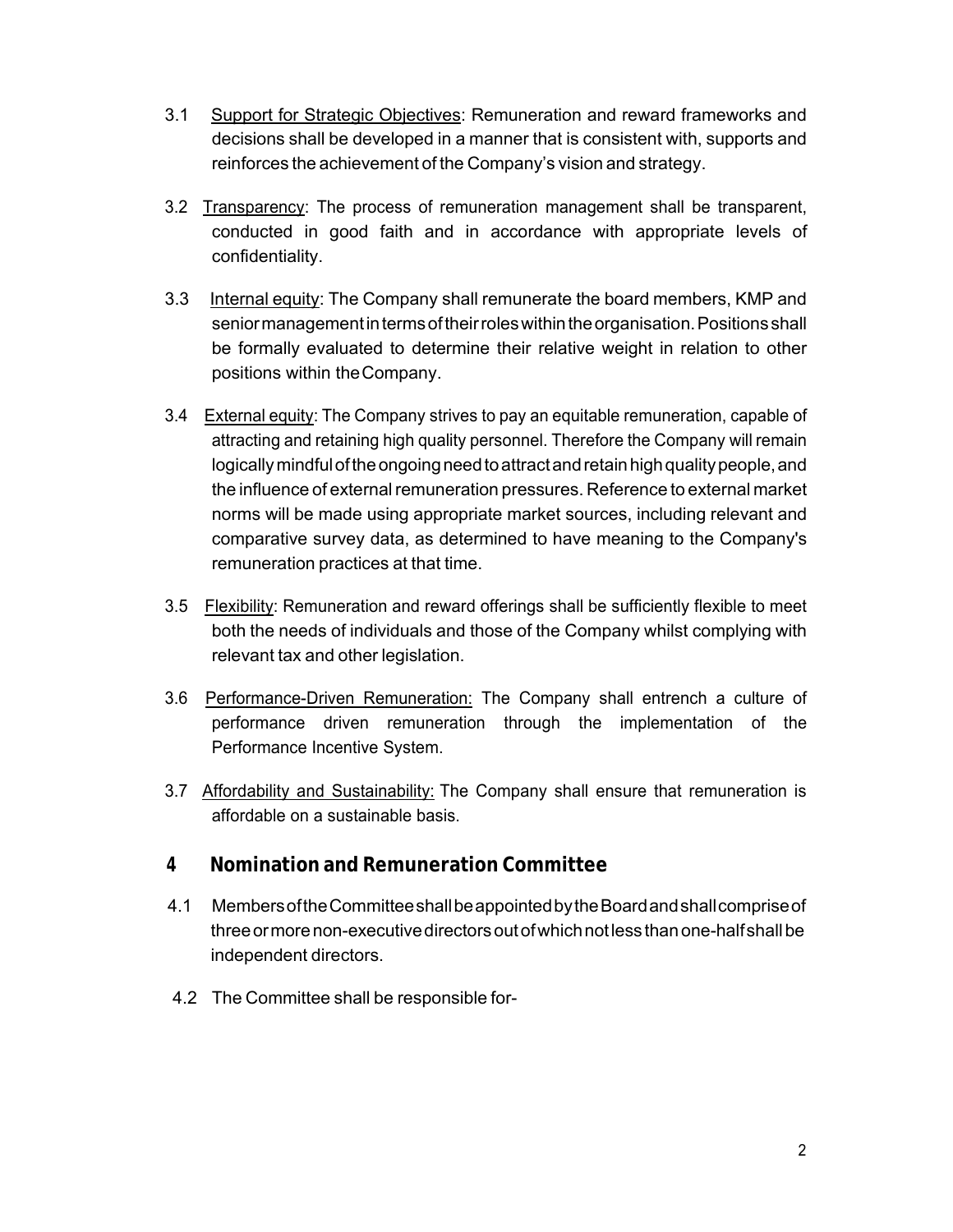- 4.2.1 formulating framework and/or policy for remuneration, terms of employment and any changes, including service contracts, remuneration, policy for and scope of pension arrangements, etc. for Executives and reviewing it on a periodic basis;
- 4.2.2 formulating the criteria for determining qualifications, positive attributes and independence of a director and recommend to the Board a policy, relating to the remuneration of the Directors, Key Managerial Personnel and other employees;
- 4.2.3 identifying persons who are qualified to become directors and who may be appointed in senior management in accordance with the criteria laid down in this policy, recommend to the Board their appointment and removal;
- 4.2.4 formulating terms for cessation of employment and ensure that any payments made are fair to the individual and the company, that failure is not rewarded and that the duty to mitigate loss is fully recognised;
- 4.2.5 recommending to the Board, all remuneration, in whatever form, payable to senior management;
- 4.2.6 recommending whether or not to extend or continue the term of appointment of the Independent Directors, on the basis of the report of performance evaluation of Independent Directors;
- 4.2.7 devising a policy on Board diversity
- 4.3 The Committee shall:
	- 4.3.1 review the ongoing appropriateness and relevance of the remuneration policy;
	- 4.3.2 ensure that all provisions regarding disclosure of remuneration, including pensions, are fulfilled;
	- 4.3.3 obtain reliable, up-to-date information about remuneration in other companies;
	- 4.3.4 ensure that no director or executive is involved in any decisions as to their own remuneration.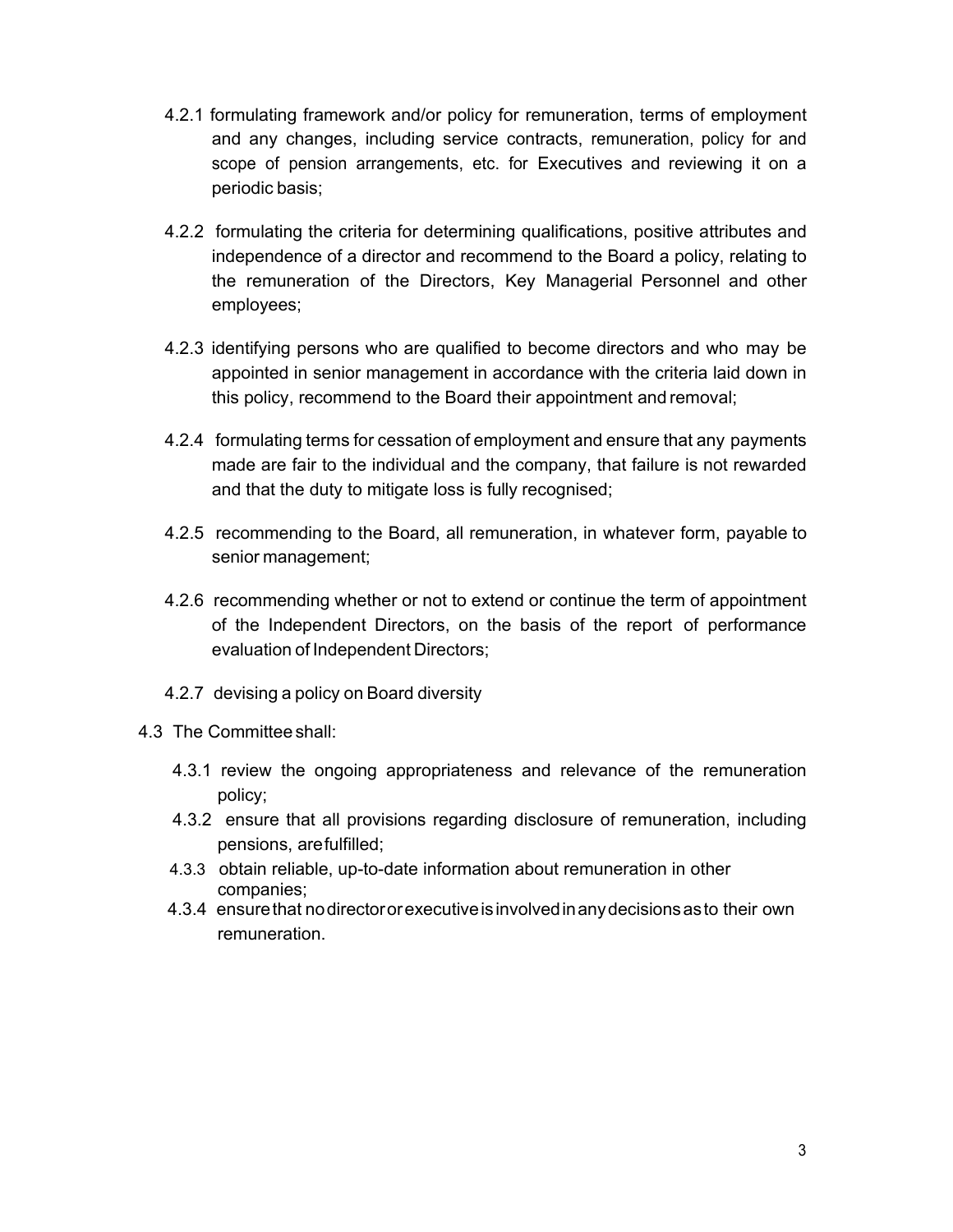- 4.4 Without prejudice to the generality of the terms of reference to the Remuneration Committee set out above, the Remuneration Committee shall:
	- 4.4.1 operate the Company's share option schemes (if any) or other incentives schemes (if any) as they apply to. It shall recommend to the Board the total aggregate amount of any grants to employees (with the specific grants to individuals to be at the discretion of the Board) and make amendments to the terms of such schemes (subject to the provisions of the schemes relating to amendment);
	- 4.4.2 liaise with the trustee / custodian of any employee share scheme which is created by the Company for the benefit of employees or Directors; and
	- 4.4.3 review the terms of executive Directors' service contracts from time to time.

# **5 Procedure for selection and appointment of the Board Members**

## **5.1 Board membership criteria**

- 5.1.1 The Committee, along with the Board, reviews on an annual basis, appropriate skills, characteristics and experience required of the Board as a whole and its individual members. The objective is to have a Board with diverse background and experience in business, government, academics, technology and in areas that are relevant for the Company's global operations
- 5.1.2 In evaluating the suitability of individual Board members, the Committee takes into account many factors, including general understanding of the Company's business dynamics, global business and social perspective, educational and professional background and personal achievements. Directors must possess experience at policy-making and operational levels in large organizations with significant international activities that will indicate their ability to make meaningful contributions to the Board's discussion and decision-making in the array of complex issues facing the Company.
- 5.1.3 Director should possess the highest personal and professional ethics, integrity and values. They should be able to balance the legitimate interest and concerns of all the Company's stakeholders in arriving at decisions, rather than advancing the interests of a particular constituency.
- 5.1.4 In addition, Directors must be willing to devote sufficient time and energy in carrying out their duties and responsibilities effectively. They must have the aptitude to critically evaluate management's working as part of a team in an environment of collegiality and trust.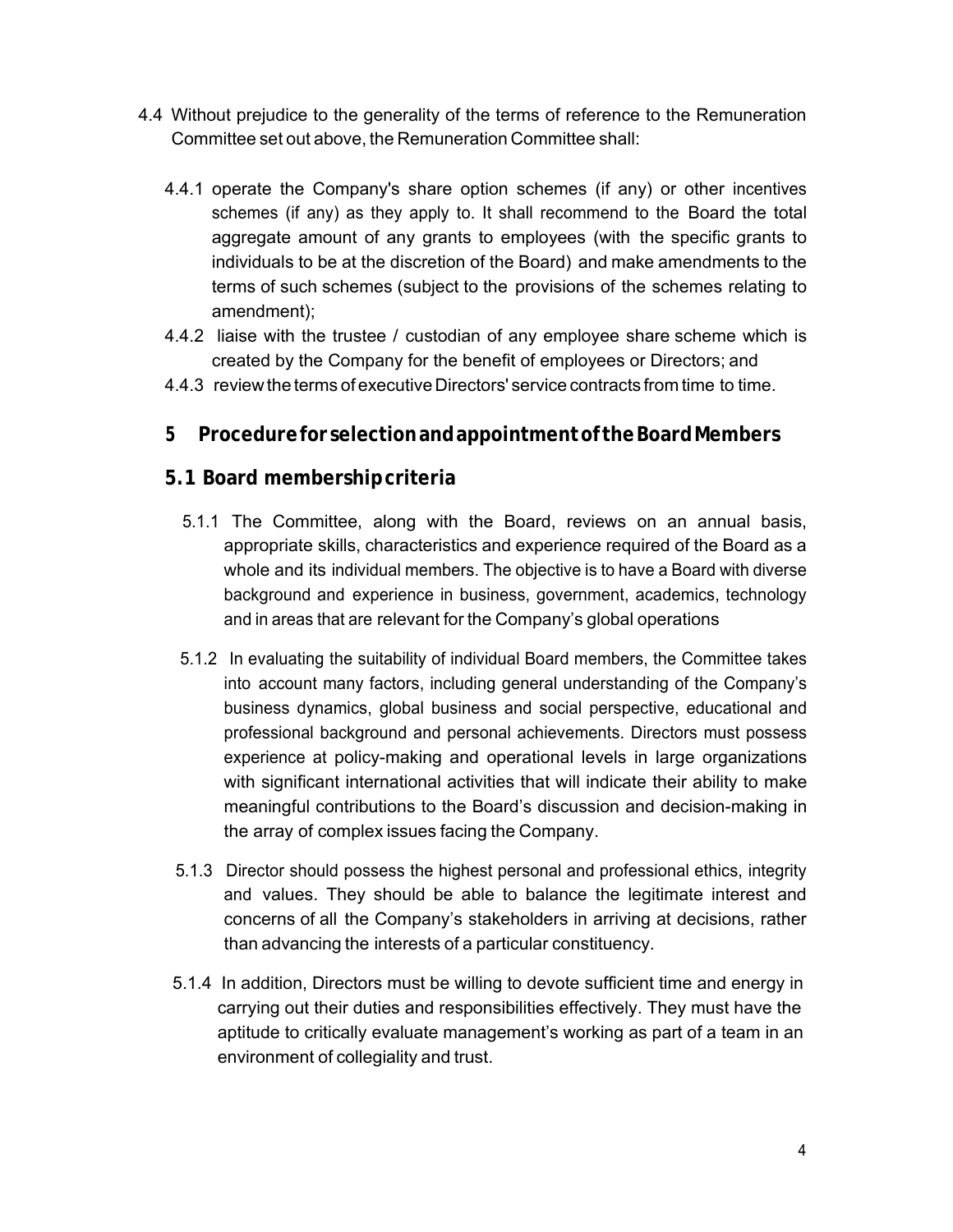5.1.5 The Committee evaluates each individual with the objective of having a group that best enables the success of the Company's business.

**5.2 Selection of Board Members/ extending invitation to a potential director to join the Board** 

- 5.2.1 One of the roles of the Committee is to periodically identify competency gaps in the Board, evaluate potential candidates as per the criteria laid above, ascertain their availability and make suitable recommendations to the Board. The objective is to ensure that the Company's Board is appropriate at all points of time to be able to take decisions commensurate with the size and scale of operations of the Company. The Committee also identifies suitable candidates in the event of a vacancy being created on the Board on account of retirement, resignation or demise of an existing Board member. Based on the recommendations of the Committee, the Board evaluates the candidate(s) and decides on the selection of the appropriate member.
- 5.2.2 The Board then makes an invitation (verbal / written) to the new member to join the Board as a Director. On acceptance of the same, the new Director is appointed by the Board

# **6 Procedure for selection and appointment of Executives other than Board Members**

- 6.1. The Committee shall actively liaise with the relevant departments of the Company to study the requirement for management personnel, and produce a written document thereon;
- 6.2. The Committee may conduct a wide-ranging search for candidates for the positions of KMP and SMP within the Company, within enterprises controlled by the Company or within enterprises in which the Company holds equity, and on the human resources market;
- 6.3. The professional, academic qualifications, professional titles, detailed work experience and all concurrently held positions of the initial candidates shall be compiled as a written document;
- 6.4. A meeting of the Committee shall be convened, and the qualifications of the initial candidates shall be examined on the basis of the conditions for appointment of KMP and SMP;
- 6.5. Before the selection of KMP or SMP, the recommendations of and relevant information on the relevant candidate(s) shall be submitted to the Board of Directors;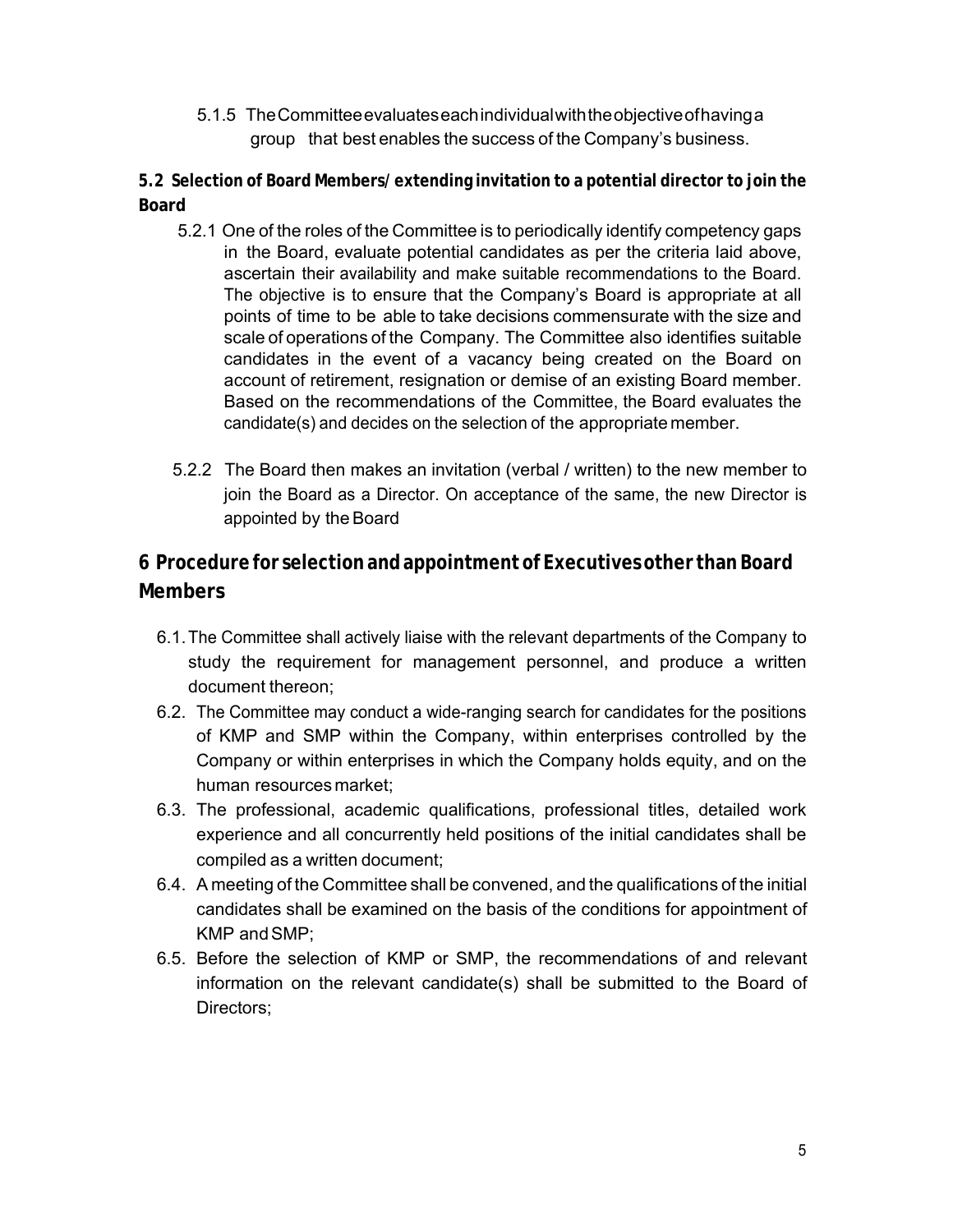- 6.6. The Committee shall carry out other follow-up tasks based on the decisions of and feedback from the Board of Directors.
- **7. Compensation Structure** 
	- **7.1. Remuneration to Non-Executive Directors:**

The Non-executive Directors of the Company are paid remuneration by way of sitting fees only for attending the meetings of the Board of Directors and its Committees. The said sitting fees paid to the Non-executive Directors for the Board Meetings and Committee meetings are fixed by the Board and reviewed from time to time in accordance with applicable law. The Non-executive Directors shall also be paid such commission as the Board may approve from time to time subject to the limits prescribed in the Act or Rules made thereunder and approved by the shareholders.

**7.2. Remuneration to Executive Directors. Key Managerial Personnel(s) (KMPs) & Senior Management Personnel(s) (SMPs):**

The Company has a credible and transparent framework in determining and accounting for the remuneration of the Managing Director / Whole Time Directors (MD/WTDs), Key Managerial Personnel(s) (KMPs) and Senior Management Personnel(s) (SMPs). Their remuneration are governed by the external competitive environment, track record, potential, individual performance and performance of the company as well as industry standards.

The remuneration determined for MD/WTDs are approved by the Board of Directors and members at the next general meeting of the Company and by the Central Government in case such appointment is at variance to the conditions specified in Schedule V of the Companies Act, 2013. As a policy, the Executive Directors are not paid sitting fee.

In addition to the basic/fixed salary, benefits, perquisites and allowances, the Company may provide for payment to its MDs/ WTDs, such remuneration by way of commission, calculated with reference to the net profits of the Company in a particular financial year, as may be determined by the Board, subject to the overall ceilings stipulated in Section 197 of the Companies Act, 2013. The specific amount payable to the MDs/WTDs would be based on performance as evaluated by the Board or any Committee thereof.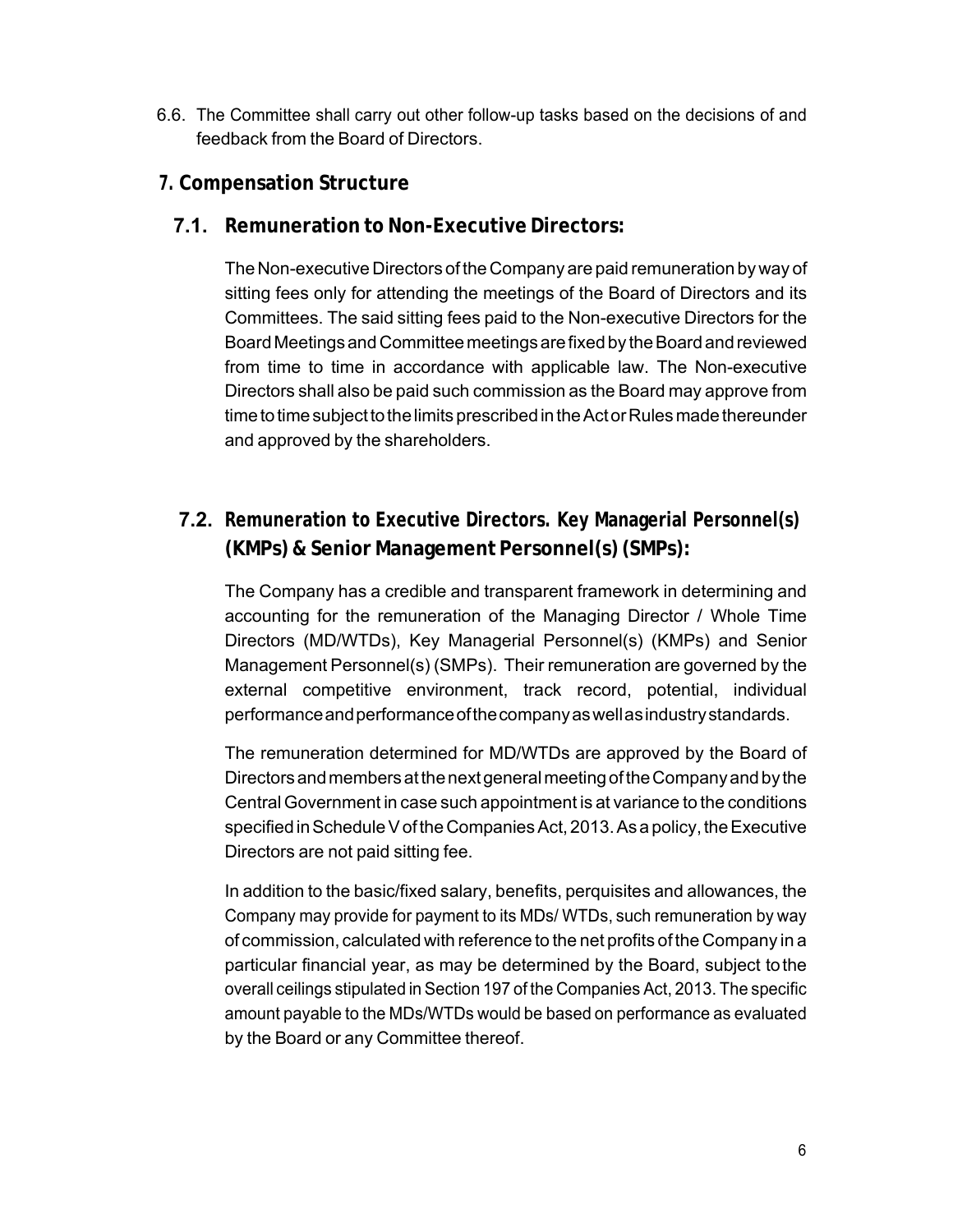## **8. Role of Independent Directors**

- 8.1. The Committee shall, in consultation with the Independent Directors of the Company, prepare and submit this policy to the Board for its approval
- 8.2. The Independent Directors shall have power and authority to determine appropriate levels of remuneration of executive directors, key managerial personnel and senior management and have a prime role in appointing and where necessary recommend removal of executive directors, key managerial personnel and senior management.
- 8.3. The Independent Directors shall submit its recommendations/ proposals/ decisions to the Committee which the Committee shall consult and take to the Board of Directors.

## **9. Approval and publication**

- 9.1. This remuneration policy as framed by the Committee shall be recommended to the Board of Directors for its approval.
- 9.2. This policy shall be placed on the Company's website.
- 9.3. Necessary disclosures in respect of the policy shall be made in the Directors Report in the manner stated in the Companies Act, 2013 or any other statute.

## **10. Supplementary provisions**

- 10.1. This Policy shall formally be implemented from the date on which they are adopted pursuant to a resolution of the Board of Directors.
- 10.2. Any matters not provided for in this Policy shall be handled in accordance with relevant State laws and regulations and the Company's Articles of Association. If this Policy conflict with any laws or regulations subsequently promulgated by the state or with the Company's Articles of Association as amended pursuant to lawful procedure, the relevant state laws and regulations and the Company's Articles of Association shall prevail, and this Policy shall be amended in a timely manner and submitted to the Board of Directors for review and adoption.
- 10.3 The right to interpret this Policy vests in the Board of Directors of the Company.